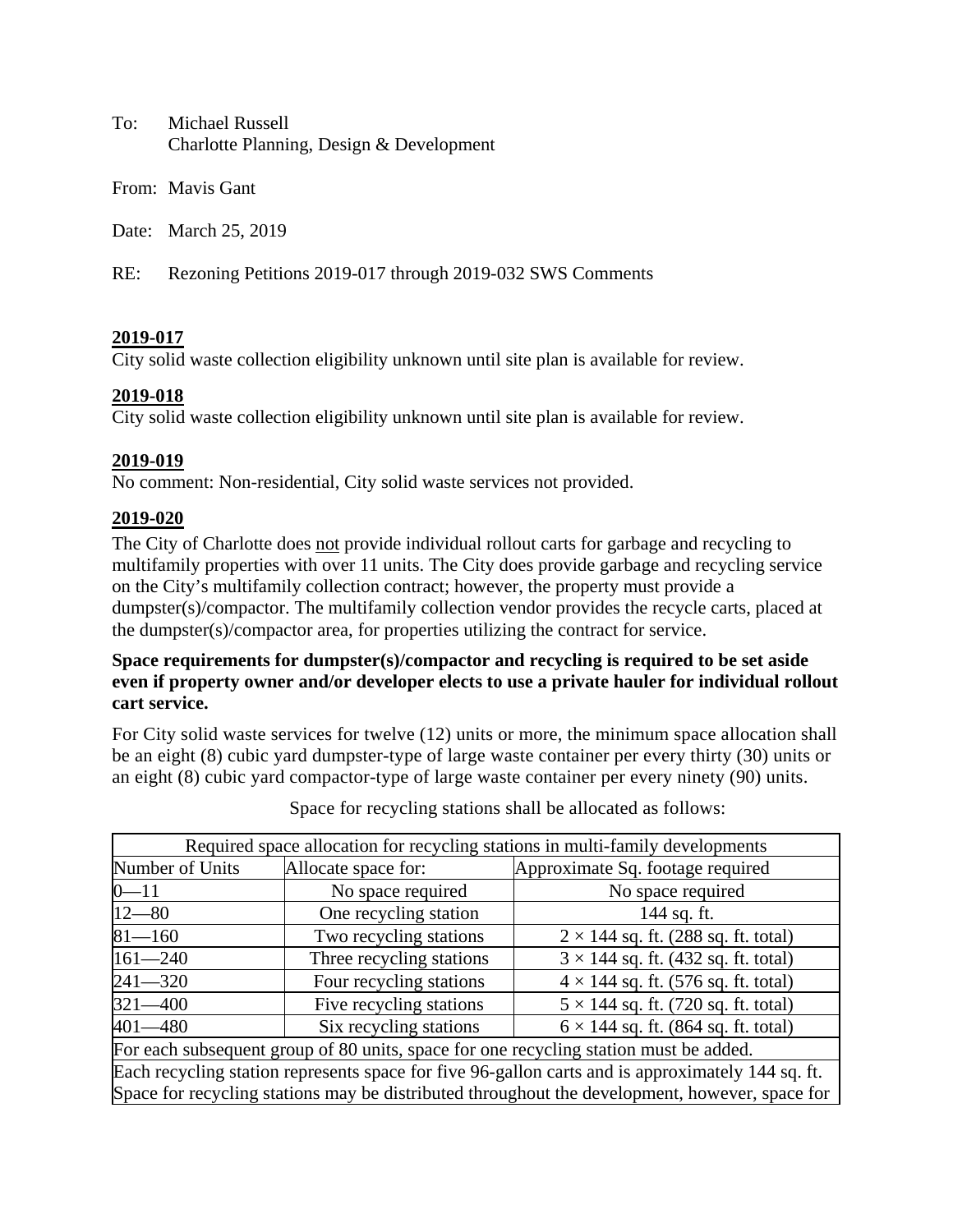Required space allocation for recycling stations in multi-family developments Number of Units Allocate space for: Approximate Sq. footage required each individual station must equal 144 sq. ft. with a minimum width of 34 inches and accommodate five 96-gallon carts.

# **2019-021**

No comments: Non-residential

## **2019-022**

No comments: Non-residential

## **2019-023**

The City of Charlotte does not provide individual rollout carts for garbage and recycling to multifamily properties with over 11 units. The City does provide garbage and recycling service on the City's multifamily collection contract; however, the property must provide a dumpster(s)/compactor. The multifamily collection vendor provides the recycle carts, placed at the dumpster(s)/compactor area, for properties utilizing the contract for service.

## **Space requirements for dumpster(s)/compactor and recycling is required to be set aside even if property owner and/or developer elects to use a private hauler for individual rollout cart service.**

For City solid waste services for twelve (12) units or more, the minimum space allocation shall be an eight (8) cubic yard dumpster-type of large waste container per every thirty (30) units or an eight (8) cubic yard compactor-type of large waste container per every ninety (90) units.

|                                                                                                   |                          | Required space allocation for recycling stations in multi-family developments |
|---------------------------------------------------------------------------------------------------|--------------------------|-------------------------------------------------------------------------------|
| Number of Units                                                                                   | Allocate space for:      | Approximate Sq. footage required                                              |
| $0 - 11$                                                                                          | No space required        | No space required                                                             |
| $12 - 80$                                                                                         | One recycling station    | 144 sq. ft.                                                                   |
| $81 - 160$                                                                                        | Two recycling stations   | $2 \times 144$ sq. ft. (288 sq. ft. total)                                    |
| $161 - 240$                                                                                       | Three recycling stations | $3 \times 144$ sq. ft. (432 sq. ft. total)                                    |
| $241 - 320$                                                                                       | Four recycling stations  | $4 \times 144$ sq. ft. (576 sq. ft. total)                                    |
| $321 - 400$                                                                                       | Five recycling stations  | $5 \times 144$ sq. ft. (720 sq. ft. total)                                    |
| $401 - 480$                                                                                       | Six recycling stations   | $6 \times 144$ sq. ft. (864 sq. ft. total)                                    |
| For each subsequent group of 80 units, space for one recycling station must be added.             |                          |                                                                               |
| Each recycling station represents space for five 96-gallon carts and is approximately 144 sq. ft. |                          |                                                                               |
| Space for recycling stations may be distributed throughout the development, however, space for    |                          |                                                                               |
| each individual station must equal 144 sq. ft. with a minimum width of 34 inches and              |                          |                                                                               |

Space for recycling stations shall be allocated as follows:

**No Petition Number- Orion Properties LLC**

accommodate five 96-gallon carts.

The City of Charlotte does not provide individual rollout carts for garbage and recycling to multifamily properties with over 11 units. The City does provide garbage and recycling service on the City's multifamily collection contract; however, the property must provide a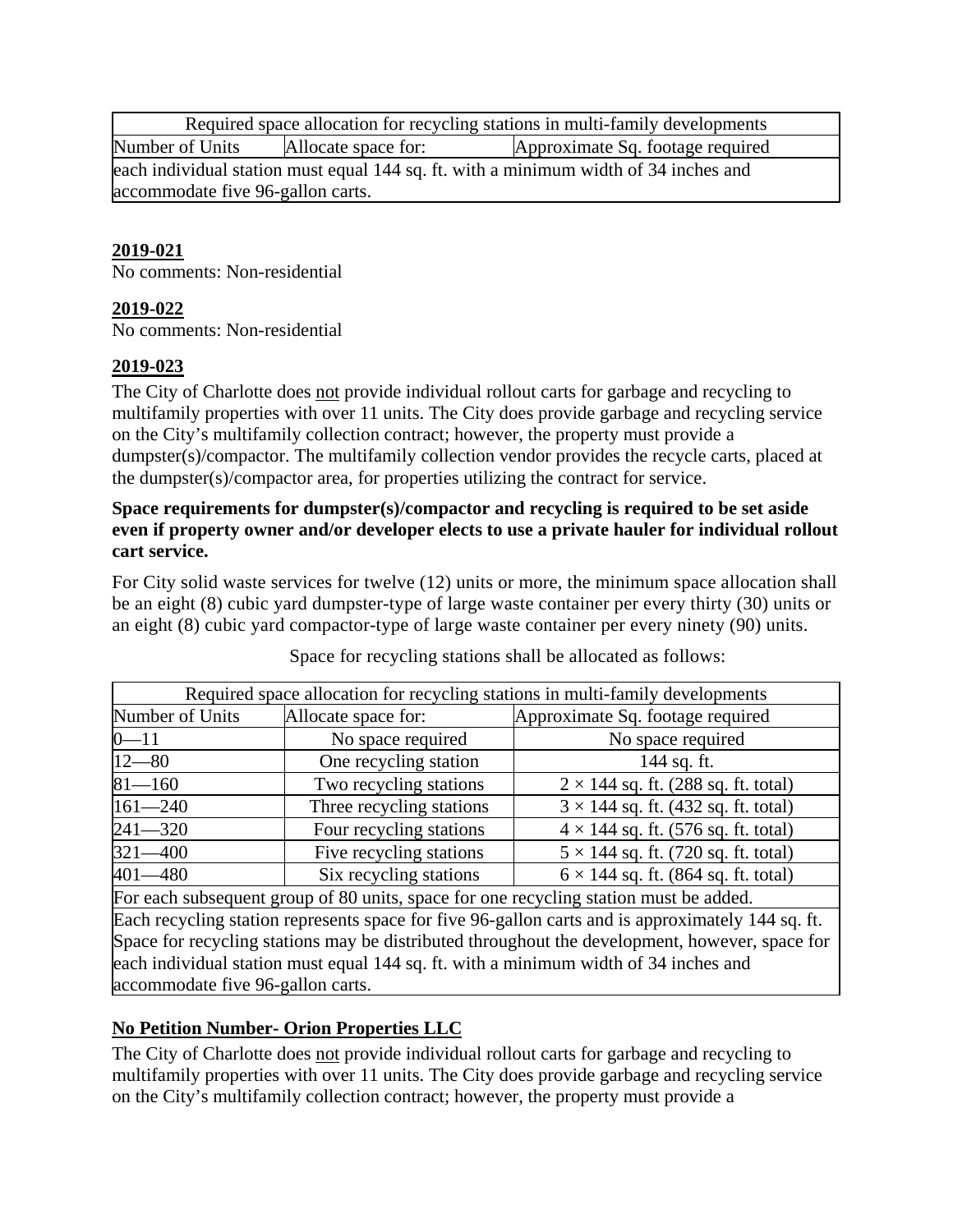dumpster(s)/compactor. The multifamily collection vendor provides the recycle carts, placed at the dumpster(s)/compactor area, for properties utilizing the contract for service.

# **Space requirements for dumpster(s)/compactor and recycling is required to be set aside even if property owner and/or developer elects to use a private hauler for individual rollout cart service.**

For City solid waste services for twelve (12) units or more, the minimum space allocation shall be an eight (8) cubic yard dumpster-type of large waste container per every thirty (30) units or an eight (8) cubic yard compactor-type of large waste container per every ninety (90) units.

| Required space allocation for recycling stations in multi-family developments                     |                          |                                            |
|---------------------------------------------------------------------------------------------------|--------------------------|--------------------------------------------|
| Number of Units                                                                                   | Allocate space for:      | Approximate Sq. footage required           |
| $-11$                                                                                             | No space required        | No space required                          |
| $12 - 80$                                                                                         | One recycling station    | 144 sq. ft.                                |
| $81 - 160$                                                                                        | Two recycling stations   | $2 \times 144$ sq. ft. (288 sq. ft. total) |
| $161 - 240$                                                                                       | Three recycling stations | $3 \times 144$ sq. ft. (432 sq. ft. total) |
| $241 - 320$                                                                                       | Four recycling stations  | $4 \times 144$ sq. ft. (576 sq. ft. total) |
| $321 - 400$                                                                                       | Five recycling stations  | $5 \times 144$ sq. ft. (720 sq. ft. total) |
| $401 - 480$                                                                                       | Six recycling stations   | $6 \times 144$ sq. ft. (864 sq. ft. total) |
| For each subsequent group of 80 units, space for one recycling station must be added.             |                          |                                            |
| Each recycling station represents space for five 96-gallon carts and is approximately 144 sq. ft. |                          |                                            |
| Space for recycling stations may be distributed throughout the development, however, space for    |                          |                                            |
| each individual station must equal 144 sq. ft. with a minimum width of 34 inches and              |                          |                                            |
| accommodate five 96-gallon carts.                                                                 |                          |                                            |

Space for recycling stations shall be allocated as follows:

#### **2019-024**

City solid waste collection eligibility unknown until site plan is available for review

# **2019-025**

City solid waste collection eligibility unknown until site plan is available for review

#### **2019-026**

City solid waste collection eligibility unknown until site plan is available for review.

#### **2019-027**

No comments: Non-residential

#### **2019-028**

The City of Charlotte does not provide individual rollout carts for garbage and recycling to multifamily properties with over 11 units. The City does provide garbage and recycling service on the City's multifamily collection contract; however, the property must provide a dumpster(s)/compactor. The multifamily collection vendor provides the recycle carts, placed at the dumpster(s)/compactor area, for properties utilizing the contract for service.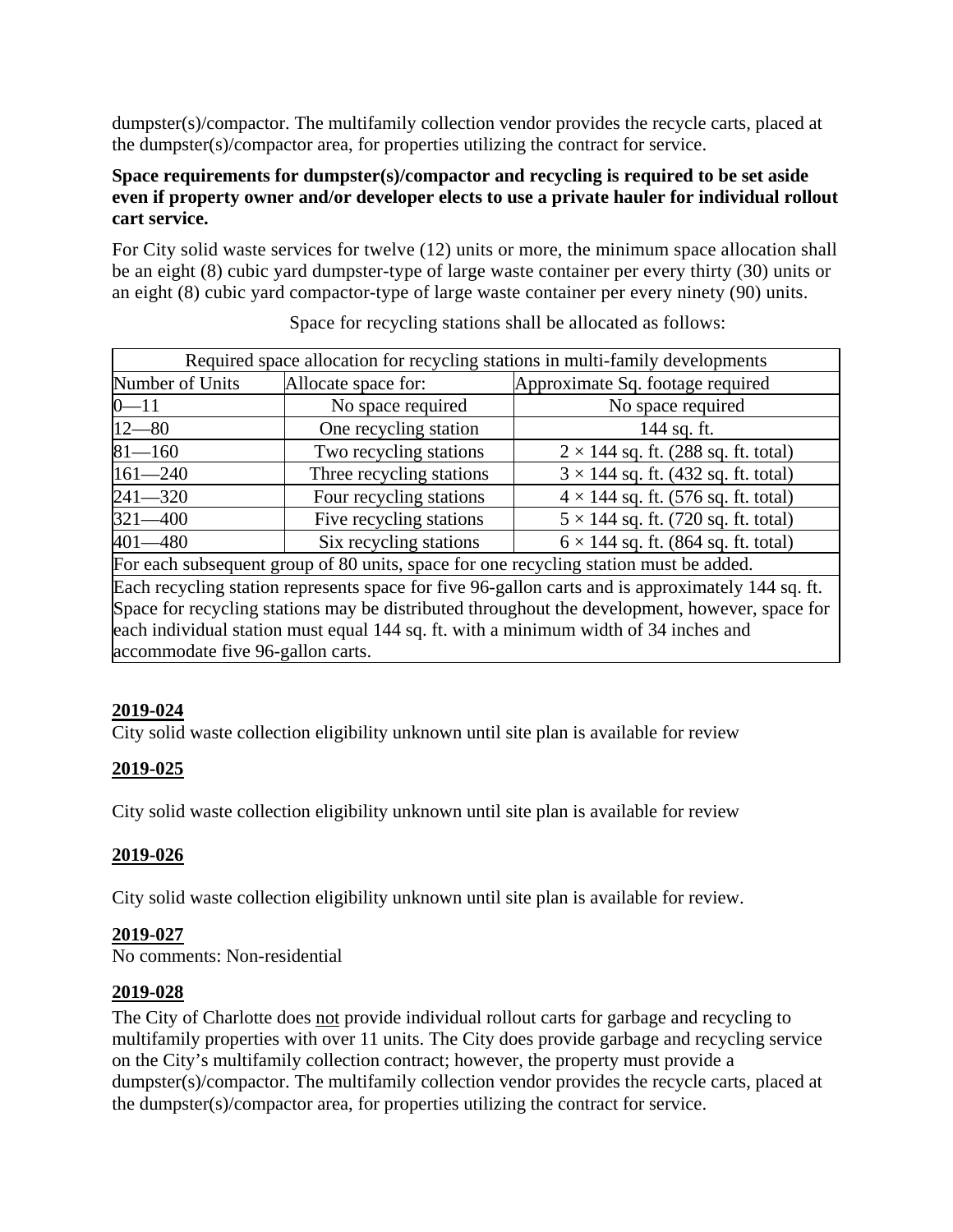# **Space requirements for dumpster(s)/compactor and recycling is required to be set aside even if property owner and/or developer elects to use a private hauler for individual rollout cart service.**

For City solid waste services for twelve (12) units or more, the minimum space allocation shall be an eight (8) cubic yard dumpster-type of large waste container per every thirty (30) units or an eight (8) cubic yard compactor-type of large waste container per every ninety (90) units.

| Required space allocation for recycling stations in multi-family developments         |                          |                                            |
|---------------------------------------------------------------------------------------|--------------------------|--------------------------------------------|
| Number of Units                                                                       | Allocate space for:      | Approximate Sq. footage required           |
| $0 - 11$                                                                              | No space required        | No space required                          |
| $12 - 80$                                                                             | One recycling station    | 144 sq. ft.                                |
| $81 - 160$                                                                            | Two recycling stations   | $2 \times 144$ sq. ft. (288 sq. ft. total) |
| $161 - 240$                                                                           | Three recycling stations | $3 \times 144$ sq. ft. (432 sq. ft. total) |
| $241 - 320$                                                                           | Four recycling stations  | $4 \times 144$ sq. ft. (576 sq. ft. total) |
| $321 - 400$                                                                           | Five recycling stations  | $5 \times 144$ sq. ft. (720 sq. ft. total) |
| $401 - 480$                                                                           | Six recycling stations   | $6 \times 144$ sq. ft. (864 sq. ft. total) |
| For each subsequent group of 80 units, space for one recycling station must be added. |                          |                                            |

Space for recycling stations shall be allocated as follows:

Each recycling station represents space for five 96-gallon carts and is approximately 144 sq. ft. Space for recycling stations may be distributed throughout the development, however, space for each individual station must equal 144 sq. ft. with a minimum width of 34 inches and accommodate five 96-gallon carts.

# **2019-029**

No comments: non-residential.

#### **2019-030**

The City of Charlotte does not provide individual rollout carts for garbage and recycling to multifamily properties with over 11 units. The City does provide garbage and recycling service on the City's multifamily collection contract; however, the property must provide a dumpster(s)/compactor. The multifamily collection vendor provides the recycle carts, placed at the dumpster(s)/compactor area, for properties utilizing the contract for service.

## **Space requirements for dumpster(s)/compactor and recycling is required to be set aside even if property owner and/or developer elects to use a private hauler for individual rollout cart service.**

For City solid waste services for twelve (12) units or more, the minimum space allocation shall be an eight (8) cubic yard dumpster-type of large waste container per every thirty (30) units or an eight (8) cubic yard compactor-type of large waste container per every ninety (90) units.

| Required space allocation for recycling stations in multi-family developments |                       |                                  |
|-------------------------------------------------------------------------------|-----------------------|----------------------------------|
| Number of Units                                                               | Allocate space for:   | Approximate Sq. footage required |
| $0 - 11$                                                                      | No space required     | No space required                |
| –80                                                                           | One recycling station | 144 sq. ft.                      |

Space for recycling stations shall be allocated as follows: